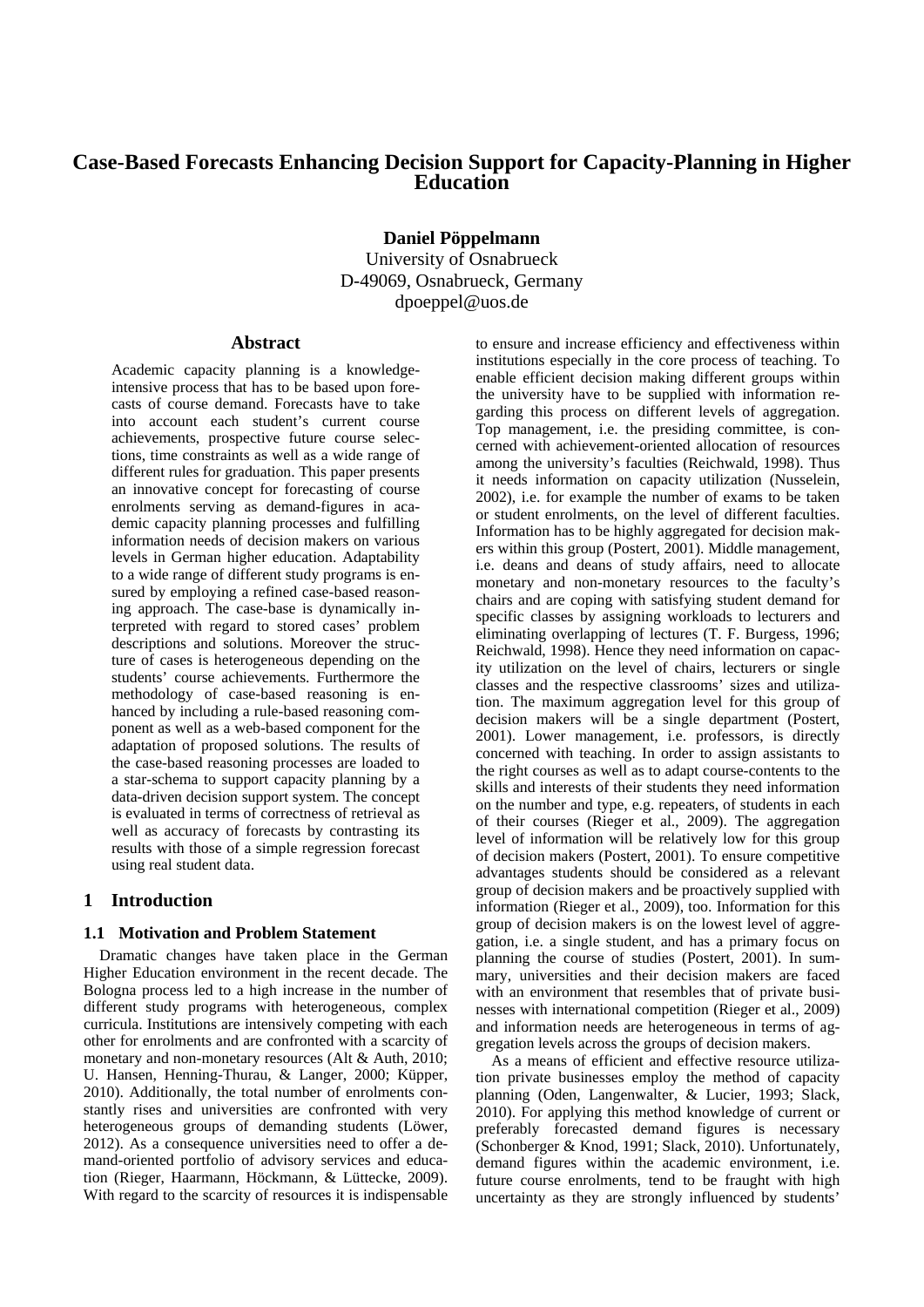individual choices e.g. the postponing of enrolment for courses or the selection of majors. Additionally, the increasing complexity of curricula and graduation requirements as well as the growing heterogeneity of student groups makes it hardly possible to estimate future demands. Thus information needs of decision makers involved in capacity planning –as described above – can hardly be satisfied. Therefore capacity planning processes within institutions are difficult to implement and rarely found in the German Higher Education Area.

# **1.2 Research objective and contribution**

In terms of (March & Smith, 1995) the paper presents an innovative concept, namely for forecasting future course enrolments serving as demand-figures in academic capacity planning processes and fulfilling information needs of decision makers on various levels in higher education. The underlying methodology is case-based reasoning (CBR) since it is perfectly suited for weak theory domains for which deep causal models can hardly be derived (Cunningham, 1998) – as it is the case in the domain at hand. In contrast to previous approaches students' individual choices are explicitly considered. Moreover the concept ensures adaptability to various different programs of study with little knowledge engineering effort. The concept is derived and evaluated by employing the method of prototyping (Wilde & Hess, 2006) and includes some major revisions of the CBR methodology that were necessary to fit it to the higher education domain. Evaluation is done with real student data for an undergraduate program at a medium sized German university. Addressed decision makers are on multiple levels of a university, namely students, faculty, deans and top management. Practitioners as well as researchers in the fields of higher education management and artificial intelligence, especially the area of CBR, are addressed in the paper.

With regards to the field of higher education management literature offers some concepts that explicitly target at supporting decision makers with forecasted demand figures. Forecasts are mainly derived by Markovian analyses (Bessent & Bessent, 1980; Kassicieh & Nowak, 1986), network simulation models (R. R. Burgess, 1970) or failure rate-based mathematical models (Deniz, Uyguroglu, & Yavuzr, 2002). These approaches focus on mathematical modeling for single programs of study only and none of them explicitly considers students' individual choices. With influencing factors being considered as parameters of a mathematical model these approaches are static in nature and hardly adaptable to changing environments. Applying these approaches to today's complex and constantly changing curricula would lead to a prohibitive increase in the models' complexity. The concept presented in this paper will overcome these drawbacks. Due to the application of a refined CBR approach the effort for knowledge engineering can be kept low (Watson & Marir, 1994). Moreover the approach is easily adaptable to a wide range of different programs of study. Thus the paper contributes to the field of higher education management by offering an improved, innovative approach to support decision makers on various levels.

Regarding the area of artificial intelligence a contribution is made to the field of CBR: The CBR methodology focuses on using specific knowledge from past experiences for solving new problems (Aamodt & Plaza, 1994). Experiences are stored within a case-base with cases typically containing at least a problem-description and a solution (Cunningham, 1998; Watson, 1997, 2003). An important distinction has to be made between homogeneous and heterogeneous case-bases. Within homogeneous casebases all cases share the same structure and the same classes of attributes whereas heterogeneous ones are characterized by cases differing from each other in terms of structure and attributes (Watson, 2003). Heterogeneous case-bases implicate difficulties especially in the retrieve and reuse phases of a CBR cycle as attributes cannot be unambiguously assigned to either description or solution (Abou Assali, Lenne, & Debray, 2009; Lopez De Mantaras et al., 2005). The refined CBR approach presented in this paper offers an innovative solution to this problem by introducing a dynamic splitting point for differentiating description and solution attributes. Moreover the CBR cycle proposed by (Aamodt & Plaza, 1994) is enhanced - amongst others – by:

- a strategy for automatically generating new cases from the case-base thus enabling efficient solving of huge amounts of new cases,
- a rule-based component interacting with an ontology for making sure forecasts are in line with graduation requirements,
- a new phase supporting temporarily independent multi-user revision,
- an interface to a data-driven decision support system that supplies decision makers with derived predictive information.

# **1.3 Research Methodology**

In the research project resulting in this paper the principles of design science research were applied. Design science research aims at improving the environment by introducing innovative artifacts (Hevner, 2007). According to (Peffers, Tuunanen, Rothenberger, & Chatterjee, 2007) the design science research process consists of six activities altogether. The problem addressed by the paper at hand was identified (activity 1) due to deficiencies within a practical setting as well as a literature review aiming at the assessment of approaches to forecast demand figures regarding their applicability in the setting at hand. The problem's relevance is presented in 1.1. A literature review was conducted to identify previous approaches to demand forecasting in higher education. Due to space limitations only a short overview of the deficiencies of existing approaches identified is given in section 1.2. Based on these shortcomings the objectives for a new solution were inferred (activity 2) as presented in 1.2. Employing the method of prototyping (Wilde  $&$  Hess, 2006) design and development (activity 3) resulted in the artifact of an innovative concept for forecasting course enrolments and support for decision makers on multiple levels of a university. The concept is thoroughly described in section 2. The developed prototype facilitates the concept's demonstration (activity 4). It was implemented and tested within a real academic setting, forecasting demand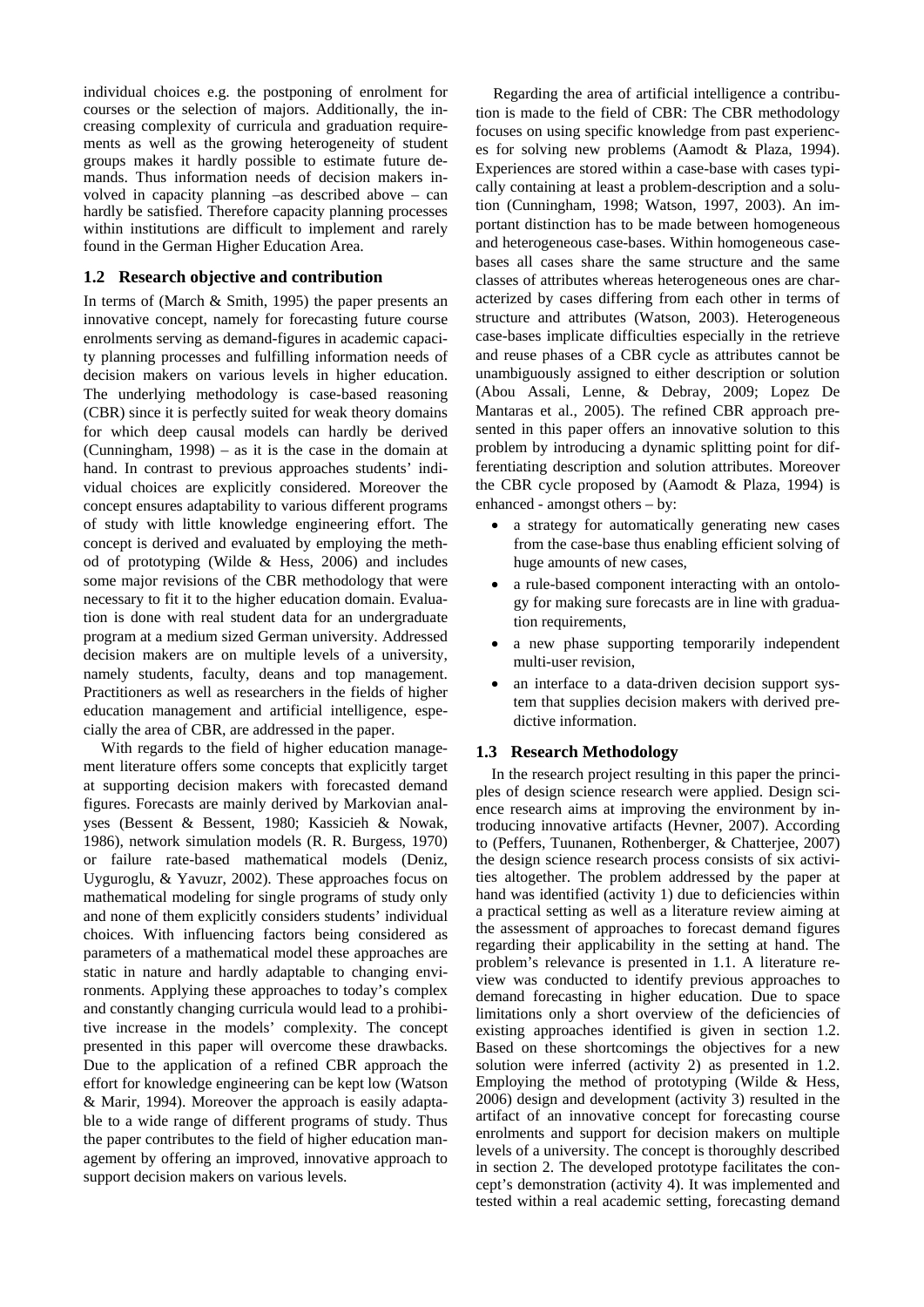figures for an undergraduate program at a medium sized German university as a proof of concept. Forecasts were statistically evaluated (activity 5) and contrasted with the results of a forecast derived by simple regression. First evaluation results are shown in section 3. With this paper research is made available for the research community (activity 6). Communication with practitioners was achieved by presenting outcomes at one of the major forums on data warehousing in higher education in the beginning of 2012.

# **2 Conceptual Approach and Implementation**

# **2.1 Conceptual Overview**

The designed and prototypically implemented concept consists of a compound decision support system comprising two components. The first one, named CBR component, at its core includes a workflow aiming at forecasting students' individual course-enrolments for one or more upcoming semesters that is based on extensions and refinements of the CBR-cycle introduced by (Aamodt & Plaza, 1994) and that is thus called refined CBR cycle. Forecasts are stored within a database which is used as an interface for the second component, named data-driven component. This second component targets at supplying decision makers on various levels within a university with derived predictive data. A high-level overview of the concept's architecture is given in figure 1:



#### **Fig. 1. Conceptual overview**

# **2.2 Refined case-based reasoning cycle forecasting individual enrolments**

To fit the CBR methodology to the domain of forecasting enrolments in higher education several refinements had to be made to the CBR cycle introduced by (Aamodt & Plaza, 1994). From a high level point-of-view the concept aims at forecasting students' individual course enrolments by reusing past enrolments of similar students. Figure 2 presents an overview of the concept of the refined CBR cycle.

The refined CBR cycle consists of the seven phases Initialize, Retrieve, Reuse, Repeat, Revise 1, Save, and Revise 2. For the development of the prototypical application the jColibri2 CBR framework (Recio García, 2008) was used in its version 2.1 as it provides predefined compo-

nents that are especially useful for object-oriented case representation, persistence of cases in relational databases as well as predefined (local) similarity functions.



**Fig. 2. Component 1: Refined case-based reasoning cycle**

During the first phase **Initialize** student data is extracted from operational systems, transformed to a case model and loaded to an Oracle database. At runtime case data is loaded to an in-memory case-base. This may be seen as pre-processing not belonging to the core of a CBR-cycle. However supplying the refined CBR-cycle with fresh data from operational systems at runtime is a key to deriving correct forecasts. Thus building cases from raw data is explicitly included in the cycle. The concept comprises a case model regarding each student as one case containing personal attributes, e.g. age, gender and a-levels grade, as well as attributes representing the student's previously taken courses, e.g. each semester's gpa and exams written. Each case consists of about 30 attributes altogether that were selected pragmatically from the set of attributes available from a campus management system to keep the effort for knowledge engineering low. As the number and kinds of taken programs, courses as well as the study semesters courses were taken in differ from student to student a flexible case-representation is needed. Thus representation follows the principals of object-orientation allowing for cases with different structures (Bergmann & Stahl, 1998). The Initialize phase results in a case-base being heterogeneous (Watson, 2003) with regard to the amounts of instances of classes representing previously taken courses, semesters and programs of study. Cases only contain a description this far as – resulting from the cases' heterogeneity - a distinction of description and solution attributes can only be made with regard to a new case. Figure 3 shows two exemplary cases highlighting the heterogeneous structure – case one represents a student who finished one semester, case two represents a student who finished two semesters already, resulting in multiple instances of the class StudySemester.

In contrast to the traditional CBR methodology new cases stem from the case-base itself. Employing rules and utilizing domain knowledge from an ontology all cases within the case base are checked regarding the represented student's progress within a study program. If a case represents a student who did not finish a study program yet it is treated as a new case. All new cases identified are iteratively solved against the remaining cases within the case-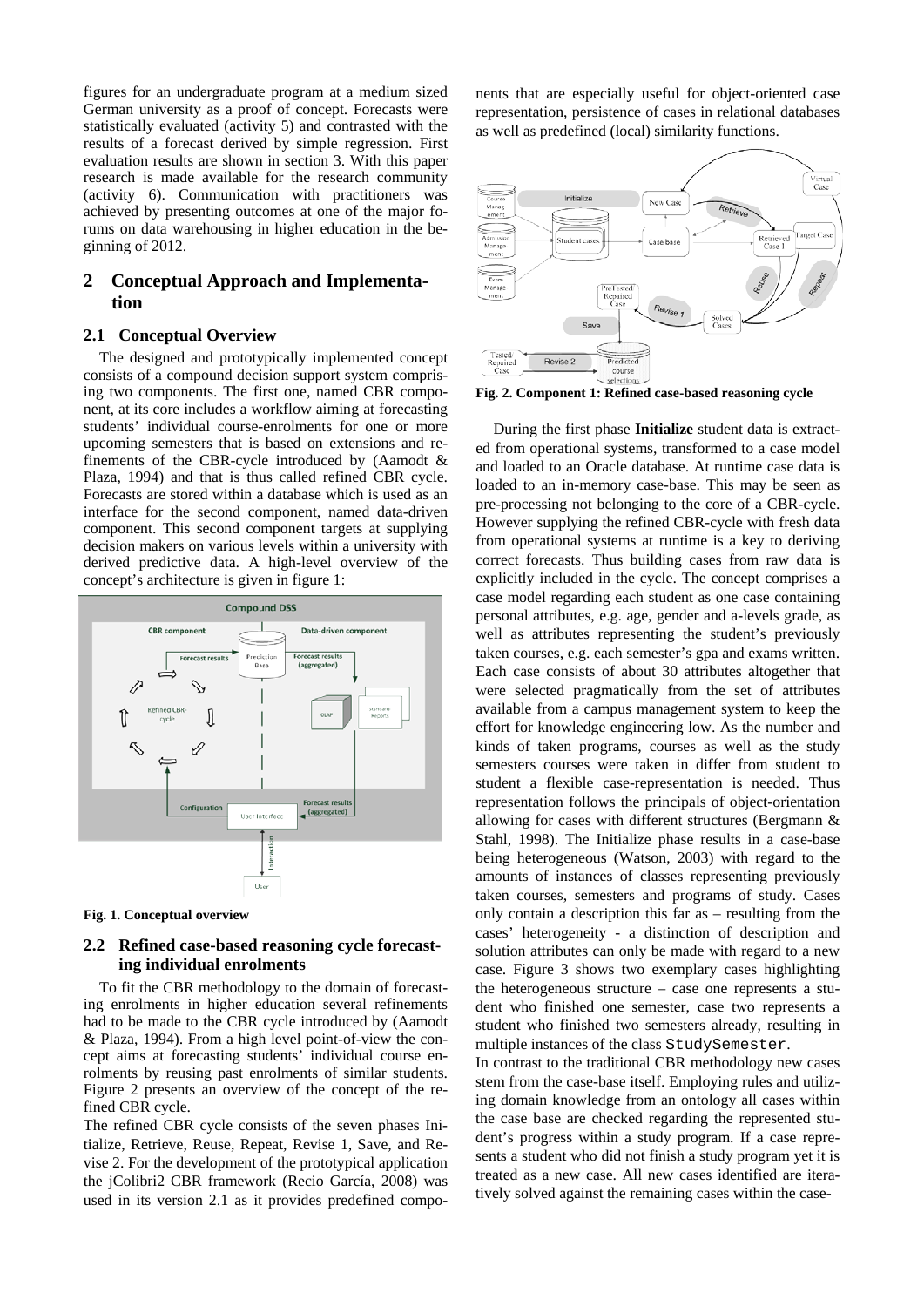

#### **Fig. 3. Case Representation**

base. This way solving of hundreds or even thousands of student cases can be achieved automatically.

The second phase **Retrieve** is enhanced in order to overcome retrieval problems which are mainly invoked by the varying structure of cases within the heterogeneous case-base including cases that contain a description only. For this purpose a so-called dynamic splitting point (dsp) is introduced to align the structure of all cases within the case-base with the structure of one specific new case. The dsp represents the amount of study semesters in the highest program being studied by a new case. When trying to retrieve similar cases all cases within the case-base are first reorganized according to the dsp, i.e. attributes are assigned dynamically to description and solution: All cases' StudySemester objects being associated with a CourseHistory object having the same values for their Program and Degree attributes as the new case are identified. Those having a value for their StudySemester attribute lower than the highest semester of the new case (<dsp) are assigned to belong to the case's description. All StudySemester objects having a higher value for their StudySemester attribute (>dsp) are assigned to belong to the case's solution. With regard to the exemplary cases in figure 3 case 1 might be a new case and case 2 might be part of the case base. During retrieval case 2 is aligned with case 1's structure: According to the dynamic splitting point – StudySemester 1 in Program Business with Degree Bachelor – the instances of classes with a light bor-

der belong to case 2's description and those with a bold, red border make up its solution. After the alignment of all cases within the case base the case with the highest object similarity (Wess, 1995) to the new case is retrieved by a k-NN retrieval algorithm.

The third phase **Reuse** employs a transformational reuse as according to (Aamodt & Plaza, 1994). The only transformation made to the solution of the retrieved case is to project semester numbers and descriptions according to the highest semester of the new case. With regard to the example in figure 3 the StudySemester object would be transformed so that its Name attribute is Summer 2013 instead of Summer 2012. The transformed solution makes up an initial forecast of future course selections of the student represented by a new case.

Cases available for retrieval from the case-base are heterogeneous with regard to the amount of represented study semesters. Thus a retrieved case might offer a solution, i.e. forecast, of one semester only – as it is the case in the example described above. The **Repeat** phase is an optional one that aims at extending the amount of future semesters for which course selections are forecasted. The solved case – consisting of the initial new case's description and the solution reused from the retrieved case – is transformed into a virtual case – consisting of an extended description only. Running the second and third phases of the cycle again with the virtual case being treated as a new case the amount of solution semesters can be significantly extended as now the dsp will be higher than in the first iteration of the cycle and thus only higher semesters can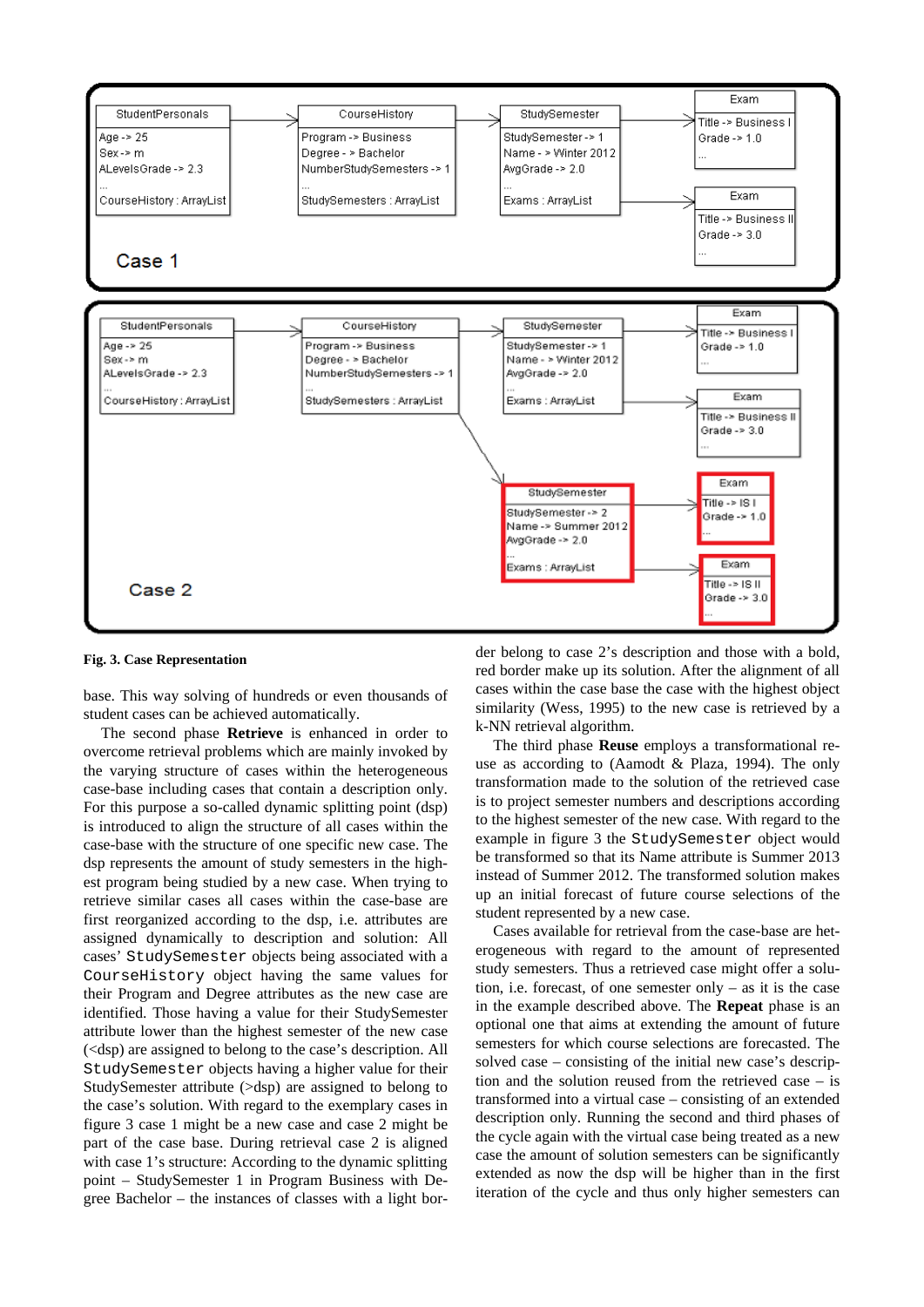be assigned to case solutions. The content of this phase could also be interpreted as being part of the reuse phase. It was designed as an additional phase to emphasize the iteration of previous phases based on a newly created virtual case that exceeds the steps typically carried out in the reuse phase.

First experiments with an initial version of the prototype demonstrated that it is unlikely that the solved case generated by the first four phases is in line with the specific examination regulations of the program the represented student is enrolled in. This is due to the fact that real experiences of only partially similar students are combined. Thus the fifth phase **Revise 1** employs transformation adaptation (Lopez De Mantaras et al., 2005) in order to alter solution objects. Therefore, a rule-based reasoning component is integrated using the solved case as facts and domain knowledge encoded both in an ontology and action rules (Herbst, Knolmayer, Myrach, & Schlesinger, 1994). The ontology represents knowledge on single courses and their feasible or mandatory use in different programs as well as course alternatives or prerequisites. Action rules are used to enforce the examination regulations, i.e. alter solutions derived by the first four phases with respect to ontology information. The result of phase five is a pretested case, i.e. a forecast of future course selections of the student represented by the new case that are approvable with regard to examination regulations.

Within the following sixth phase **Save** the solution is serialized to a forecasted course selections database that is independent from the case-base (see figure 2) making it available for further processing and analyses. As phases one through six are executed for all new cases identified within the case-base, this database will contain solutions. i.e. forecasted course selections, of all students that are likely to continue their studies for at least one upcoming semester.

The phases described work on the premise that similar students behave in a similar way – they select the same courses – in due consideration of their examination regulations. Students' individual choices are thus included only implicitly. In order to explicitly consider individual choices and also supply students with decision support regarding their planning processes an optional seventh phase, a web-based revise phase called **Revise 2**, is introduced. Based on the pretested solutions stored within the forecasted course selections database each single student is presented his or her potential future course selections as well as a list of alternative courses. The web-application enables students to alter the proposition or simply approve it. Additional information on the student's achievements is given by tooltips, e.g. indicating the student's major, missing obligatory courses or hints on the area where to best write a final thesis in. Altered solutions are automatically checked for alignment with examination regulations by rerunning phase 5 and stored within the database afterwards. This way not only students benefit from decision support but forecasts may also be significantly improved. The feedback given by individual students in this phase might be used to improve the knowledge of the system. E.g. the retrieval phase might be enhanced by

obtaining students' feedback and using it for learning similarity measures as suggested by (Stahl, 2004). This might be subject to further research but is out of scope of this paper.

There is no retain phase as suggested by the classical CBR cycle. Instead a new case-base with fresh data of real students is initialized each time forecasts are to be made. Learning is thus achieved based on real-world data only. Cases already serialized within the Oracle database from a previous forecast, e.g. one semester ago, will be updated by the study achievements the represented students made up to the point of time of the forecast. For freshmen students, i.e. students not yet represented by a case in the serialized case-base, a new case will be constructed during initialization. Thus the case-base grows with each forecast to be made.

# **2.3 Aggregation of forecasted course-enrolments to support capacity-planning processes of various decision makers**

An approach to enhance a university's stakeholders ability to make decisions in capacity planning processes is to combine the component of the refined CBR cycle with a data-driven decision system in terms of (Power, 2008). Data-driven decision support systems can be based on data warehouse systems and often include production reports, alerts and ad hoc data retrieval (Power, 2008). As a first step towards such a system data is extracted from the database holding forecasted course selections (see figures 1 and 2), transformed and loaded to the star schema shown in figure 5 once the phases of the case-base component have been run.

As discussed in 1.1 stakeholders of a university need information on different levels of aggregation. Based on the star schema design production reports can be created to fulfill all identified stakeholders' needs. In addition to standard reporting OLAP functionality is included and dashboards can be created for different decision makers. Top management's information needs are satisfied by reporting the key figure ExamCount by Dimension LecturerGroup or Lecturer respectively, filtered by chairs of single faculties. A report for deans might show ExamCount by Semester and Chair, deans of study affairs can be supplied with a report of ExamCount by Program and Exam. For eliminating overlapping of lectures reporting ExamCount by combinations of Exams per Semester is possible. Lecturers can be supported with detailed reports on the students they are likely to cope with in future, e.g. the ExamCount by Exam and Program filtered on Attempt  $No \ge 2$  (number of students repeating their course).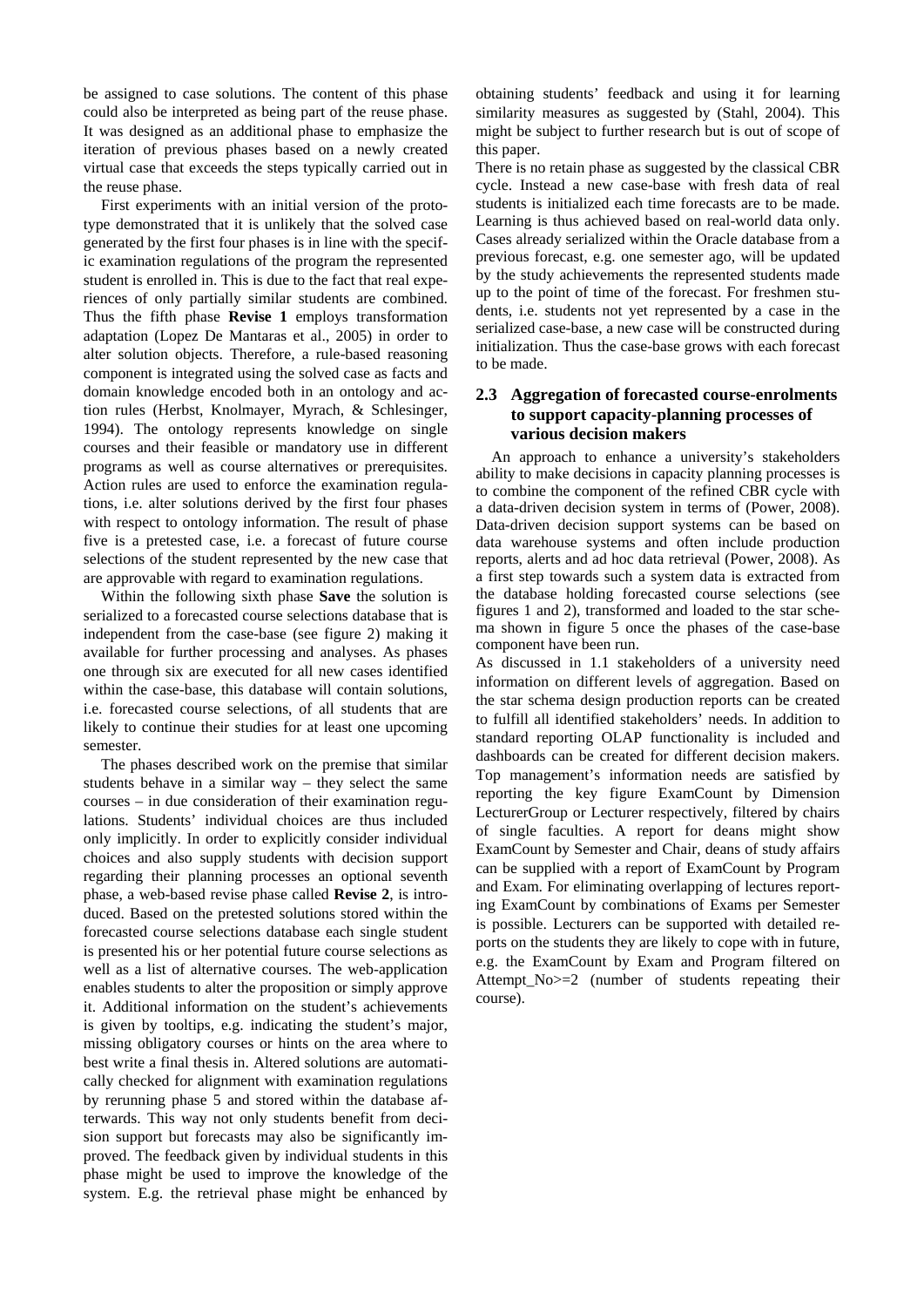



### **3 Evaluation**

This paper presents research conducted by a design science approach. Evaluation is a critical task in design science research and needs to demonstrate utility, quality and efficacy of the designed artifact (Hevner, March, Park, & Ram, 2004). As (Hevner et al., 2004) state artifacts can e.g. be evaluated in terms of accuracy, reliability, usability and fit with the organization. The artifact presented in this paper can be classified as innovative in a particular way as it is an alternative concept for forecasting course enrolments, utilizing a different methodology than previous approaches. As innovative artifacts need time to be accepted in the real world (Frank, 2006) evaluation results regarding fit with the organization and usability cannot be presented by the time of writing this paper.

Thus the paper focuses on an evaluation of correctness of the Retrieve phase as well as forecasting accuracy. Concerning accuracy of forecast results the impact of the phase Revise 2 is neglected as empirical evidence on the influences of confronting students with forecasted information on their actual future course selections is still missing. For evaluation purposes the prototypical implementation of the concept at a medium sized German university is utilized, the case-base comprises 1306 cases representing students and alumni of an undergraduate business program.

Correctness was assessed – as suggested by (Althoff, 1997) - by taking a copy of a case as new case and having the system solve it by retrieving and adapting a case from the case-base. Solving the new case is regarded as success if the system finds the case it was copied from (original case) as the best match. Altogether 50 cases were copied from the case-base and solved by running the phases Retrieve through Revise 1 of the refined CBR-cycle. The process terminated successfully in 100% of times thus it can be concluded that the retrieval task is performing in a correct way.

Forecasting accuracy was evaluated on the aggregation level of single courses by contrasting real enrollment figures for the winter semester 2012/2013 of three thirdsemester and eight fifth-semester courses of an undergraduate business program with forecasting results (fore $cast-horizon = 1$  Semester) generated by the refined CBR-

cycle and those generated by employing a simple linear regression. Input data for the regression is a five-year time-series of course-enrollment numbers (cases in the case-base cover the same period of time and the same program/students). Forecast accuracy of both methods is measured by three standard error measures, namely the Mean Absolute Error (MAE), the Root Mean Squared Error (RMSE) and the Symmetric Mean Absolute Percentage Error (SMAPE). Further the difference between RMSE and MAE was calculated. The results are summarized in table 1.

| Table 1. Fulctast Elluls of Lineal Regiession vs. CDR |            |             |            |              |
|-------------------------------------------------------|------------|-------------|------------|--------------|
|                                                       | <b>MAE</b> | <b>RMSE</b> | RMSE-      | <b>SMAPE</b> |
|                                                       |            |             | <b>MAE</b> |              |
| Linear                                                | 35,018     | 42,3944     | 7.375      | 54,930       |
| Regression                                            |            |             |            |              |
| <b>CBR</b>                                            | 15,761     | 20,423      | 4,661      | 20,841       |

**Table 1: Forecast Errors of Linear Regression vs. CBR**

As the table shows the prototype employing the refined CBR-cycle performs better on all chosen error measures. The MAE indicates that on average forecasts provided by the refined CBR-cycle are more than twice as close to real values as those provided by the linear regression. To assess the magnitude of the errors the RMSE was calculated. It indicates that the magnitude of errors is about twice as high with the linear regression as with the refined CBR-cycle. For both, the linear regression and the refined CBR-cycle the difference between RMSE and MAE is rather low which indicates that the variance in the errors is rather low for both forecasting methods. The SMAPE is used as percentage error since it is applicable when observations contain near-zero values (Hyndman & Koehler, 2006) which is the case for some of the considered courses. Again the refined CBR-cycle scores better than the linear regression. To summarize evaluation results give supportive evidence that accurate forecasts can be derived by employing the concept presented in this paper.

### **4 Summary and Outlook**

An innovative concept for forecasting course enrolments, serving as demand figures in academic capacity planning, has been presented. The application of a refined CBR approach ensures flexibility in terms of adaptation to different programs of study and provides the opportunity to include students' individual choices. Support for decision makers on various levels of a university is provided by embedding the refined CBR component with a datadriven decision support system. First evaluation results demonstrate correctness of case retrieval and accuracy of forecasts derived by a prototypical implementation of the concept. Further research will have to focus on the evaluation of usability and fit with the organization especially regarding effects of the confrontation of students with forecasted information on their progression within a study program. Moreover comparing the results derived be the refined CBR-cycle with those of a standard CBRapplication appears to be a further interesting step in evaluation.

### **References**

Aamodt, A., & Plaza, E. (1994). Case-based reasoning: Foundational issues, methodological variations, and system approaches. *AI communications*, *7*(1), 39–59.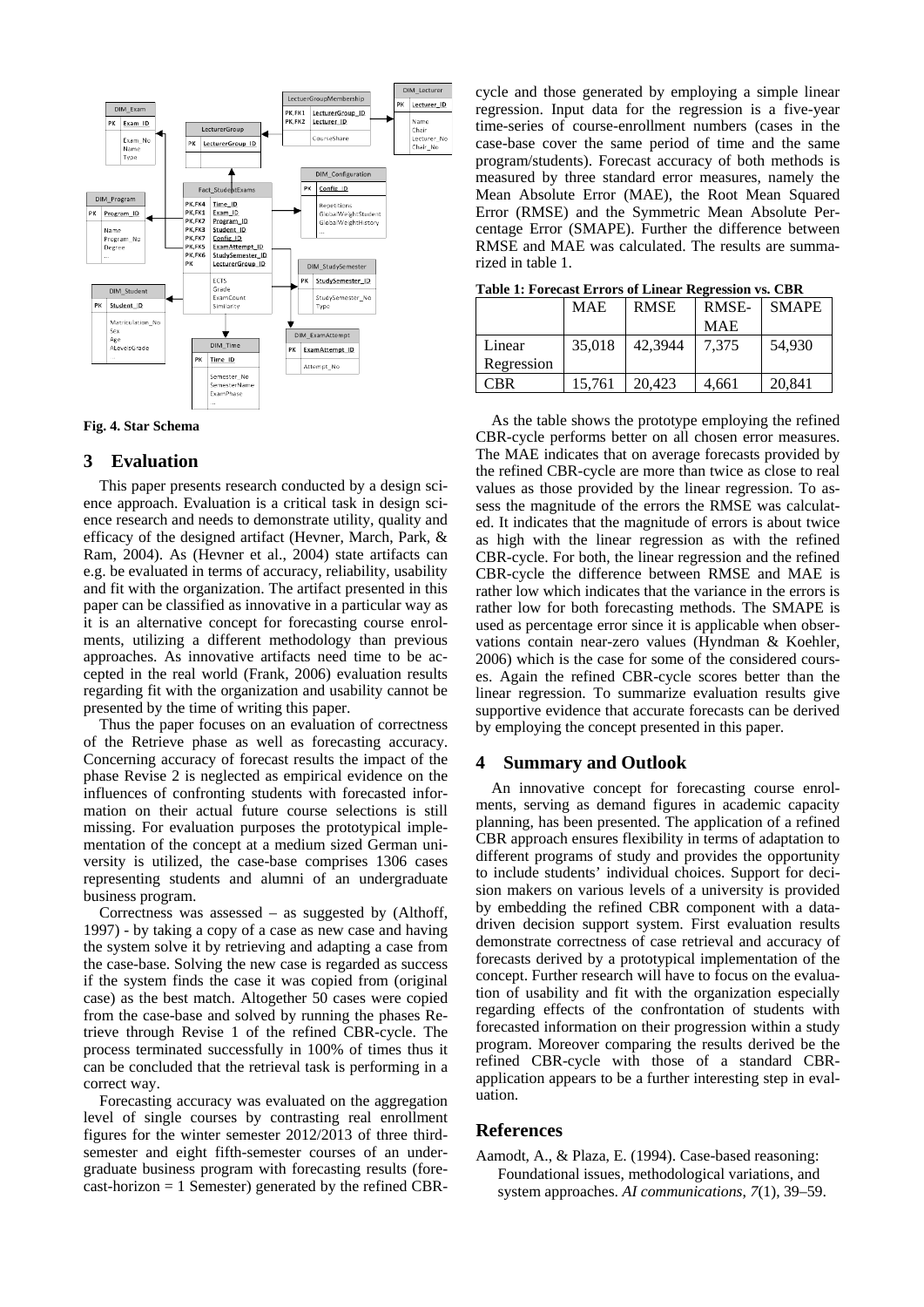Abou Assali, A., Lenne, D., & Debray, B. (2009). Case Retrieval in Ontology-Based CBR Systems. In B. Mertsching, M. Hund, & Z. Aziz (Eds.), *KI 2009 Proceedings of the 32nd annual German conference on Advances in artificial Intelligence* (Vol. 5803, pp. 564–571). Springer Berlin Heidelberg.

Alt, R., & Auth, G. (2010). Campus-Management-System. *Wirtschaftsinformatik*, *52*(3), 185–188.

Althoff, K. D. (1997). Evaluating case-based reasoning systems: The Inreca case study. *Postdoctoral thesis (Habilitationsschrift), University of Kaiserslautern*.

Bergmann, R., & Stahl, A. (1998). Similarity measures for object-oriented case representations. In B. Smyth & P. Cunningham (Eds.), *Advances in Case-Based Reasoning* (Vol. 1488, pp. 25–36). Springer Berlin Heidelberg.

Bessent, E. W., & Bessent, A. M. (1980). Student Flow in a University Department: Results of a Markov Analysis. *Interfaces*, *10*(2), 52–59.

Burgess, R. R. (1970). *GERT Models of the University.* Virginia Polytechnical Institute.

Burgess, T. F. (1996). Planning the academic's workload: different approaches to allocating work to university academics. *Higher Education*, *32*(1), 63–75.

Cunningham, P. (1998). CBR: Strengths and weaknesses. In A. Pasqual del Pobil, J. Mira, & M. Ali (Eds.), *Tasks and Methods in Applied Artificial Intelligence* (Vol. 1416, pp. 517–524). Springer Berlin Heidelberg.

Deniz, D. Z., Uyguroglu, M., & Yavuzr, H. (2002). Departmental Workload Administration Using Group Forecasting in Universities. In *The 2012 ICEE Conference Proceedings on CD-ROM*.

Frank, U. (2006). *Towards a pluralistic conception of research methods in information systems research* (Research Report No. 7). Duisburg-Essen: Universität Duisburg-Essen. Retrieved from http:// hdl.handle.net/10419/58156

Hansen, U., Henning-Thurau, T., & Langer, M. F. (2000). Qualitätsmanagement von Hochschulen: FACULTY-Q als Erweiterung von TEACH-Q. *Die Betriebswirtschaft*, *60*(1), 23–38.

Herbst, H., Knolmayer, G., Myrach, T., & Schlesinger, M. (1994). The specification of business rules: A comparison of selected methodologies. In *Methods and Associated Tools for the Information System Life Cycle* (pp. 29–46). Presented at the IFIP Working Group 8.1 Conference CRIS 94, Amsterdam: Elsevier.

Hevner, A. R. (2007). The three cycle view of design science research. *Scandinavian Journal of Information Systems*, *19*(2), 87–92.

Hevner, A. R., March, S. T., Park, J., & Ram, S. (2004). Design science in information systems research. *Mis Quarterly*, *28*(1), 75–105.

Hyndman, R. J., & Koehler, A. B. (2006). Another look at measures of forecast accuracy. *International Journal of Forecasting*, *22*(4), 679–688.

Kassicieh, S. K., & Nowak, J. W. (1986). Decision support systems in academic planning: Important considerations and issues. *Information Processing & Management*, *22*(5), 395–403.

Küpper, H.-U. (2010). Steuerungsinstrumente für Hochschulen. In R. von Lüde (Ed.), *Neue Wege der Hochschulgovernance: Symposium zum Hochschul-* *management an der Fakultät Wirtschafts- und Sozialwissenschaften der Universität Hamburg* (pp. 61–90). Hamburg: Hamburg University Press.

Lopez De Mantaras, R., Mcsherry, D., Bridge, D., Leake, D., Smyth, B., Craw, S., Watson, I. (2005). Retrieval, Reuse, Revision and Retention in Case-Based Reasoning. *The Knowledge Engineering Review*, *20*(03), 215– 240.

Löwer, W. (2012). Ein Jahrzehnt Hochschulreform in Deutschland. *Zeitschrift für Hochschulrecht, Hochschulmanagement und Hochschulpolitik: zfhr*, *11*(1), 7–23.

March, S. T., & Smith, G. F. (1995). Design and natural science research on information technology. *Decision support systems*, *15*(4), 251–266.

Nusselein, M. (2002). Empirische Erkenntnisse einer Informationsbedarfsanalyse an bayerischen Hochschulen. *Beiträge zur Hochschulforschung*, *24*(1), 100– 114.

Oden, H. W., Langenwalter, G. A., & Lucier, R. A. (1993). *Handbook of material & capacity requirements planning*. New York: McGraw-Hill.

Peffers, K., Tuunanen, T., Rothenberger, M. A., & Chatterjee, S. (2007). A Design Science Research Methodology for Information Systems Research. *Journal of Management Information Systems*, *24*(3), 45–77.

Postert, S. (2001). *Gestaltungspotentiale eines MSSgestützten Hochschulmanagements am Beispiel der Universität Osnabrück.* Diss. Universität Osnabrück, Osnabrück.

Power, D. J. (2008). Understanding Data-Driven Decision Support Systems. *Information Systems Management*, *25*(2), 149–154.

Recio García, J. (2008). *jCOLIBRI: A multi-level platform for building and generating CBR systems* (PhD Thesis (condensed version)). Universidad Complutense de Madrid.

Reichwald, R. (1998). Universitätsstrukturen und Führungsmechanismen für die Universität der Zukunft. In H.-U. Küpper & E. Sinz (Eds.), *Gestaltungskonzepte für Hochschulen: Effizienz, Effektivität, Evolution* (pp. 237–258). Stuttgart: Schäffer-Poeschel.

Rieger, B., Haarmann, T., Höckmann, E., & Lüttecke, S. (2009). Data Warehouse basierte Entscheidungsunterstützung für das Campus-Management von Hochschulen. In R. Hansen, D. Karagiannis, & H.-G. Fill (Eds.), *Wirtschaftsinformatik Proceedings 2009* (Vol. 2, pp. 493–502). Presented at the Business Services: Konzepte, Technologien, Anwendungen: 9. Internationale Tagung Wirtschaftsinformatik, Wien: Österreichische Computer Gesellschaft.

Schonberger, R., & Knod, E. M. (1991). *Operations management : improving customer service*. Homewood, IL: Irwin.

Slack, N. (2010). *Operations Management* (6th ed.). Harlow, England; New York: Pearson Education.

Stahl, A. (2004). *Learning of Knowledge-Intensive Similarity Measures in Case-Based Reasoning.* Dissertation.de.

Watson, I. (1997). *Applying Case-Based Reasoning: Techniques for Enterprise Systems* (1st ed.). Morgan Kaufmann.